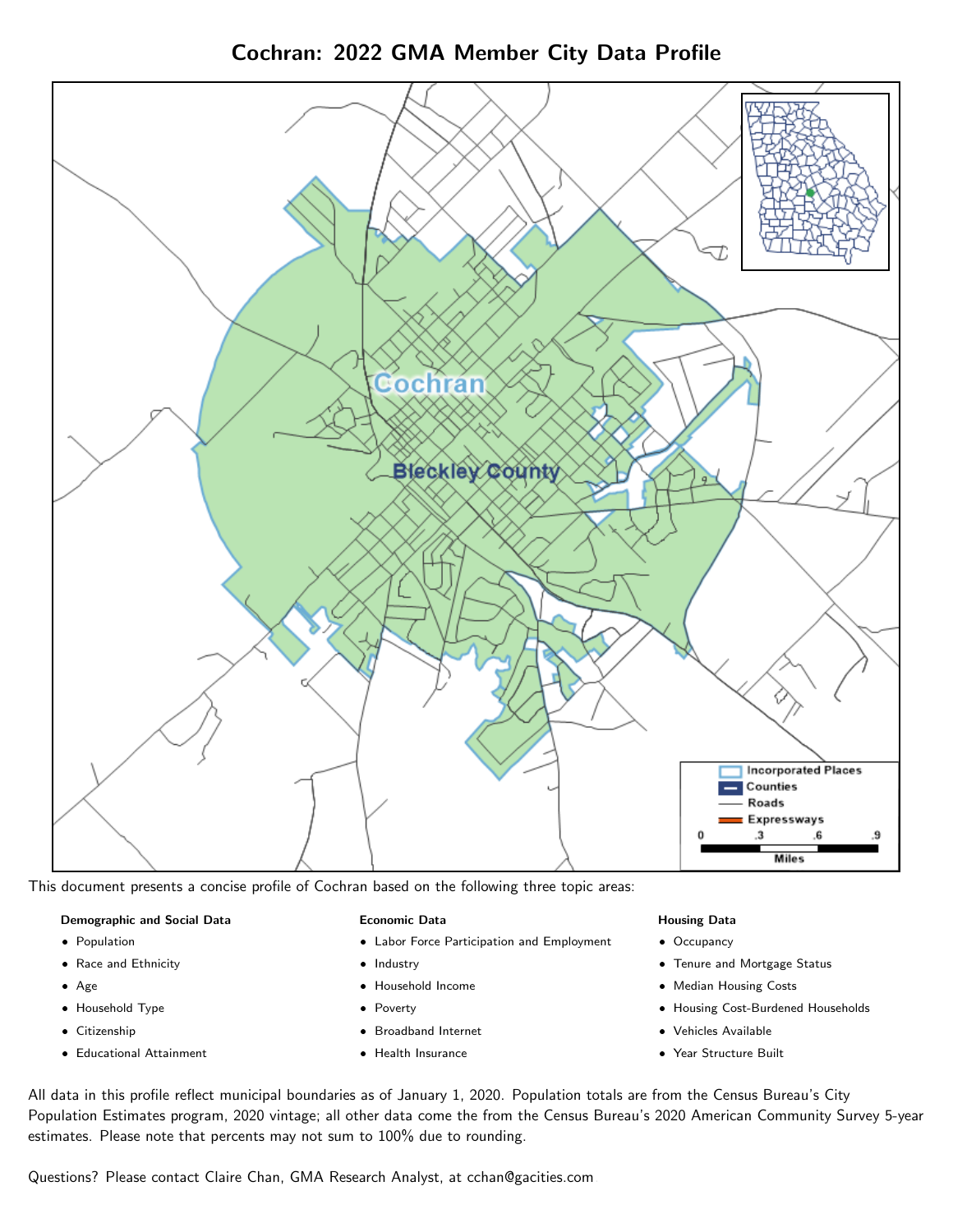# Cochran: Demographic and Social





**Citizenship** 



Source: American Community Survey, 2020 5-year estimates, table B05002 Source: American Community Survey, 2020 5-year estimates, table B15002

## Race and Ethnicity



Source: U.S. Census Bureau, City Population Estimates, 2020 vintage Source: American Community Survey, 2020 5-year estimates, table B03002

## Household Type



Source: American Community Survey, 2020 5-year estimates, table B01001 Source: American Community Survey, 2020 5-year estimates, table B11001

## Educational Attainment



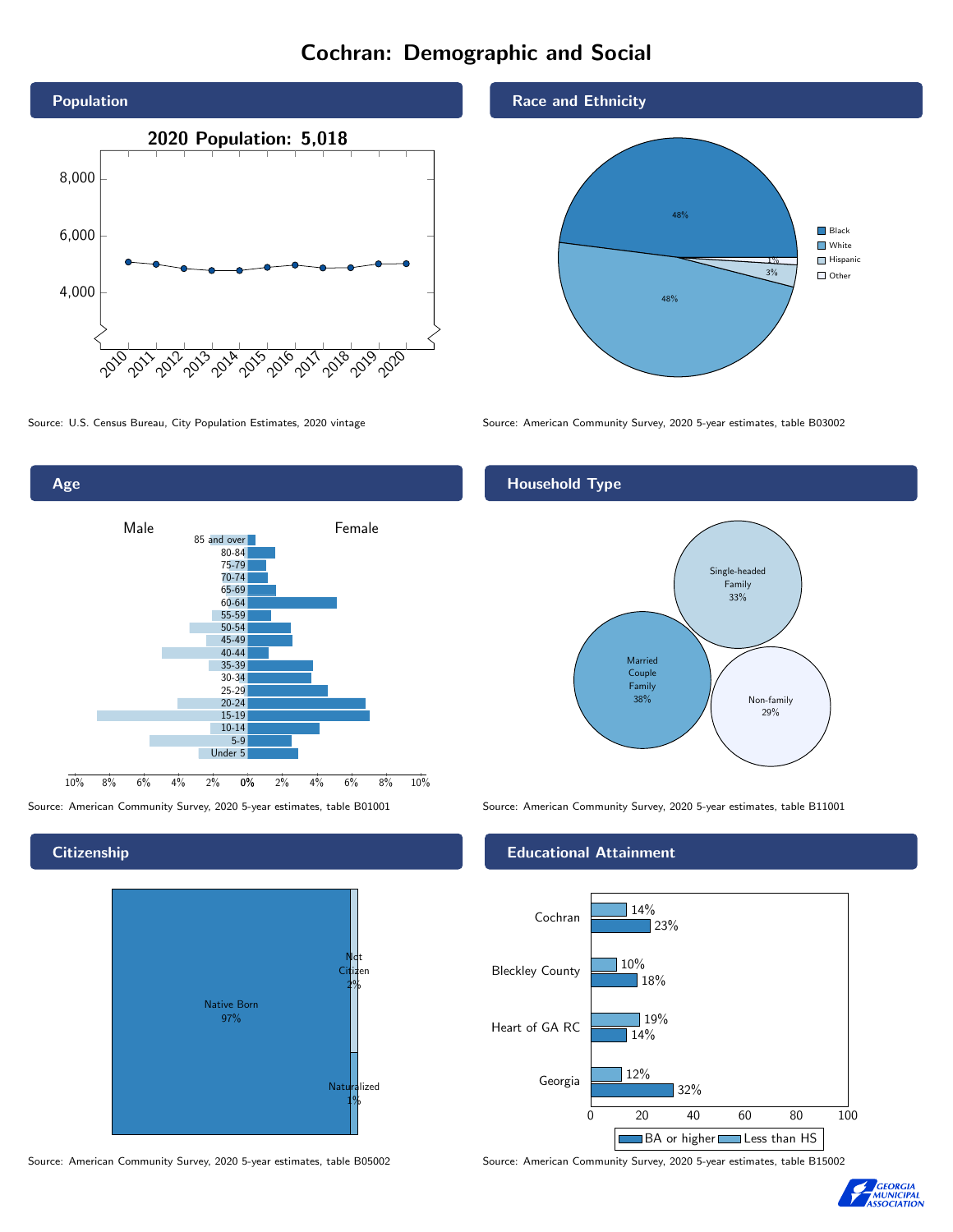# Cochran: Economic





Source: American Community Survey, 2020 5-year estimates, table B23001 Note: Unemployment rate is based upon the civilian labor force.



| Agriculture, forestry, fishing and hunting, and mining      | $2\%$ |
|-------------------------------------------------------------|-------|
| Construction                                                | 2%    |
| Manufacturing                                               | 7%    |
| <b>Wholesale Trade</b>                                      | $0\%$ |
| Retail Trade                                                | 13%   |
| Transportation and warehousing, and utilities               | 9%    |
| Information                                                 | 2%    |
| Finance and insurance, real estate, rental, leasing         | 8%    |
| Professional, scientific, mgt, administrative, waste mgt    | 6%    |
| Educational services, and health care and social assistance | 23%   |
| Arts, entertainment, recreation, accommodation, food        | 7%    |
| service                                                     |       |
| Other services, except public administration                | $1\%$ |
| Public administration                                       | 20%   |

Source: American Community Survey, 2020 5-year estimates, table C24030



Source: American Community Survey, 2020 5-year estimates, tables B19013 and B19025 Source: American Community Survey, 2020 5-year estimates, table B17010



Poverty



## **Health Insurance**



Source: American Community Survey, 2020 5-year estimates, table B28002 Source: American Community Survey, 2020 5-year estimates, table B18135